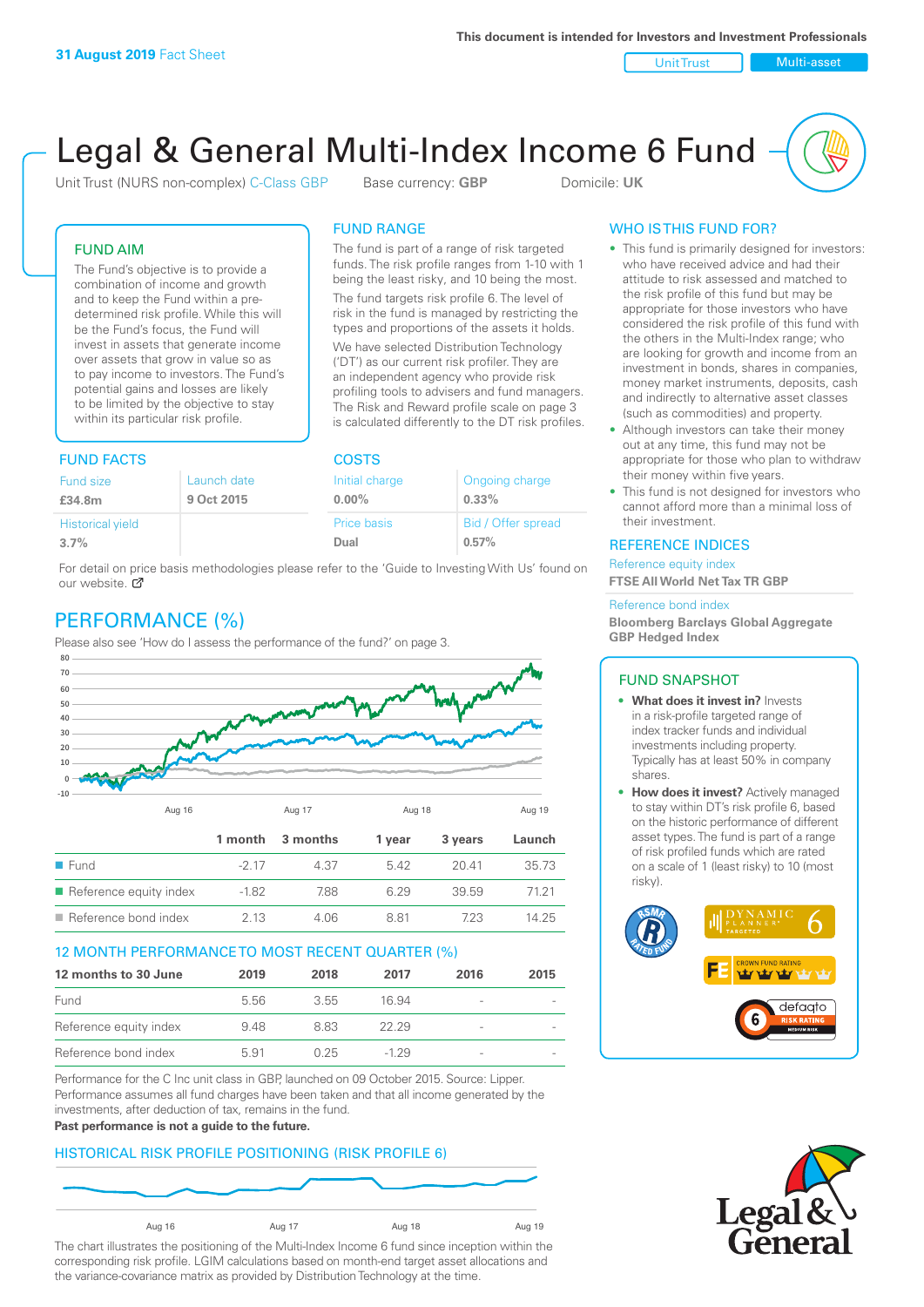# Legal & General Multi-Index Income 6 Fund

Unit Trust (NURS non-complex) C-Class GBP

# PORTFOLIO BREAKDOWN

All data source LGIM unless otherwise stated. Totals may not sum due to rounding.





## FUND MANAGERS

The fund managers have responsibility for managing the multi-index fund range. They are part of the Multi-Asset Funds (MAF) team in LGIM. This team focuses on designing and managing multi-asset funds that are tailored to match the specific objectives of various client types. The team sits within a wider Asset Allocation team which combines both depth of experience with a broad range of expertise from different fields, including fund management, investment consulting and risk management roles.

# TOP 10 HOLDINGS (%)

| <b>L&amp;G UK Index Trust</b>                                    | 12.3 |
|------------------------------------------------------------------|------|
| iShares UK Dividend UCITS ETF                                    | 9.3  |
| L&G Emerging Markets Government Bond (Local Currency) Index Fund | 8.0  |
| L&G Emerging Markets Government Bond (US\$) Index Fund           | 7.9  |
| <b>L&amp;G US Index Trust</b>                                    | 6.2  |
| L&G High Income Trust                                            | 6.0  |
| L&G Global Emerging Markets Index Fund                           | 5.0  |
| L&G European Index Trust                                         | 4.6  |
| <b>L&amp;G Pacific Index Trust</b>                               | 4.5  |
| <b>LGIM Global Corporate Bond Fund</b>                           | 4.4  |